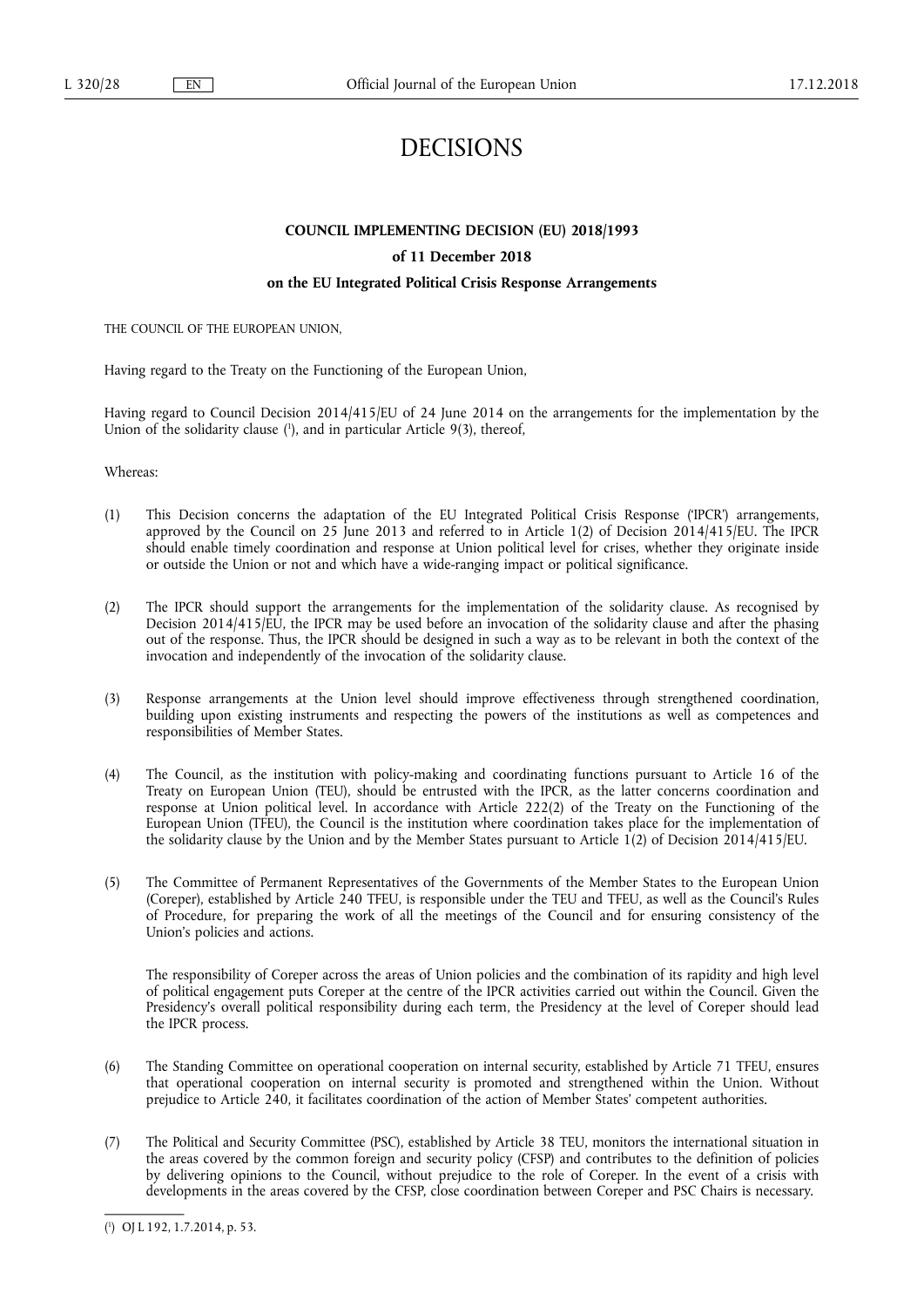- (8) The Commission, as the institution promoting the general interest of the Union and taking appropriate initiatives to that end as well as ensuring the application of the Treaties and of measures adopted by the institutions under Article 17 TEU, has a key role when participating in the IPCR.
- (9) The High Representative of the Union for Foreign Affairs and Security Policy (HR) and the European External Action Service (EEAS) have structures with intelligence or military expertise at their disposal, as well as the network of Delegations that may contribute in the response to crises with an external dimension. Depending on the crisis, other structures and Union Agencies in the field of CFSP or Common Security and Defence Policy should provide, as appropriate, contributions in line with relevant provisions of Union law.
- (10) Each crisis might have different features requiring appropriate handling within the Council. The IPCR is designed to be flexible and scalable, allowing the involvement of the political level and the required support to be tailored to the needs of the crisis. The flexibility is achieved through the two modes of activation, namely information sharing or full activation, and the possibilities of involving relevant actors. Scalability refers to the level of political decision-making.
- (11) The Commission and the HR actively contributed to the shaping and creation of the IPCR in 2013. Since the establishment of the IPCR, the Commission and the HR have consistently decided to support the IPCR and have remained committed to contributing to its implementation. The contribution of the Commission and of the HR to the IPCR should also be incorporated into this Decision, taking full account of the competences of the Commission and the HR.
- (12) The IPCR has been used extensively to support the exchange of information on complex crises (monitoring pages on Syria/Iraq, Yemen, Ebola, Ukraine, Nepal, etc.), on crisis communication (best practices and communication strategies), on humanitarian assistance, and on counter terrorism. It was activated for the first time in October 2015 for the refugee and migration crisis. Since its activation, it has been instrumental in monitoring and supporting the response to the crisis, reporting to Coreper, the Council and the European Council. The IPCR has also been used to exercise the Union response to major crises caused by cyber-attacks, natural disasters, or hybrid threats.
- (13) IPCR Standard Operating Procedures ('IPCR SOPs') that already exist under current IPCR arrangements and which are detailed in a separate document, should be further developed and updated as needed in order to clearly identify the procedures, as well as the actions expected of each actor in the IPCR process.
- (14) Integrated Situational Awareness and Analysis ('ISAA') Standard Operating Procedures developed, in line with the IPCR SOPs, by the Commission and the EEAS within their respective roles and responsibilities should notably detail the functioning of the production of ISAA and the modalities to integrate information provided by Member States. In producing ISAA, it will be crucial to fully exploit potential synergies between stakeholders and existing means, structures and capabilities at Union level, avoiding duplication of existing structures and the creation of new permanent structures.
- (15) An informal IPCR Crisis Communicators Network ('CCN') comprised of communication experts from Member States and relevant Union bodies was set-up to contribute to preparedness in particular through the exchange of best practices and lessons identified.
- (16) In accordance with point (a) Article 346(1) TFEU, no Member State shall be obliged to supply information the disclosure of which it considers contrary to the essential interests of its security. Any classified information shall be handled in accordance with Council Decision 2013/488/EU ( 1 ),

HAS ADOPTED THIS DECISION:

#### *Article 1*

#### **Subject Matter and Scope**

1. This Decision lays down the EU Integrated Political Crisis Response ('IPCR') arrangements. The IPCR enable timely coordination and response at Union political level for crises, whether they originate inside or outside the Union, which have a wide-ranging impact or political significance.

<sup>(</sup> 1 ) Council Decision 2013/488/EU of 23 September 2013 on the security rules for protecting EU classified information (OJ L 274, 15.10.2013, p. 1).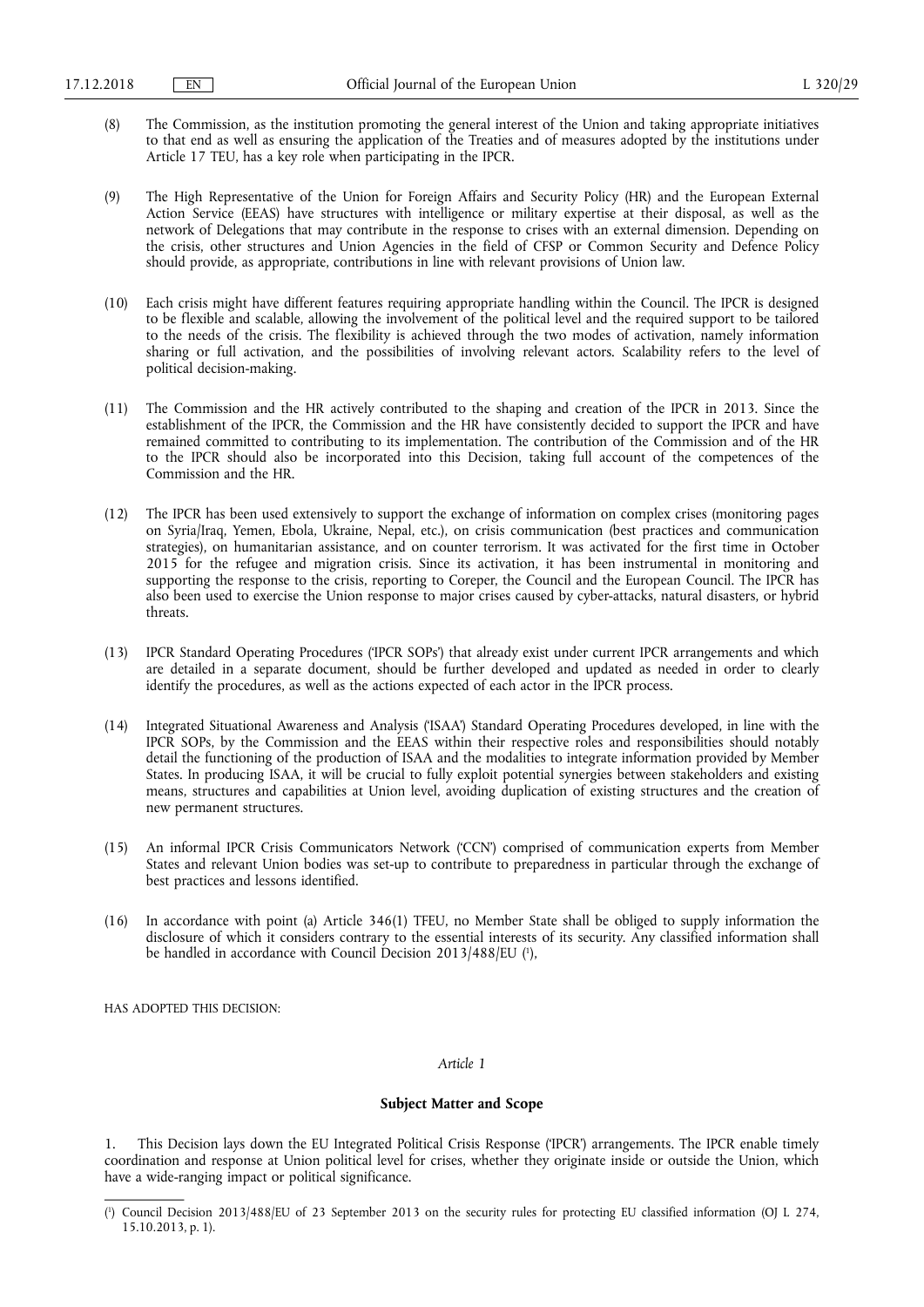2. The IPCR shall provide the Council with the necessary tools and flexibility to decide on the handling of the response of the Union, including through rapid consultations and possible proposals for action. The political control and strategic direction for all stages of the IPCR process shall be under the leadership of the Presidency of the Council, taking full account of the competences of the Commission and the HR.

3. The IPCR shall be a single set of arrangements to respond at Union political level in a coherent, efficient and timely way to crises. The IPCR shall be used by the Council to carry out coordination at political level to the invocation of the solidarity clause as set out in Article 1(2) of Council Decision 2014/415/EU pursuant to Article 222(3) TFEU.

4. These arrangements shall not replace or duplicate existing Union mechanisms or arrangements.

## *Article 2*

## **Architecture of the IPCR**

1. The IPCR shall have two modes of activation, to be decided by the Presidency, depending on the gravity of the crisis and the needs for the response:

- (a) information sharing mode, which shall serve to establish a clear picture of the situation and to prepare the ground for a possible full activation;
- (b) full activation mode, which implies the preparation of response measures.

2. The IPCR shall consist of the supporting elements that are essential to ensuring informed decision-making within the Council and an effective political coordination at Union level. These supporting elements shall be the following:

- (a) informal roundtables convened by the Presidency with the support and advice of the General Secretariat of the Council ('GSC'), as referred to in Article 7;
- (b) integrated situational awareness and analysis ('ISAA') capability developed by the Commission services and the EEAS within their respective roles and responsibilities, as referred to in Article 8;
- (c) a Council-owned, dedicated and protected web platform facilitating a timely exchange of information, as referred to in Article 9; and
- (d) a central 24/7 contact point at Union level with Member States' competent authorities and other stakeholders, which shall be provided for by the European Commission Emergency Response Coordination Centre, as referred to in Article 10.

In order to enhance the decision-making at Union political level, the supporting elements referred to in points (a), (b) and (c) of paragraph 2 shall have the following characteristics:

- (a) be tailored to the needs of the political decision-making level, under the guidance of the Presidency following the activation of the IPCR and in consultation with the Commission services and the EEAS;
- (b) cover all the key sectors affected by the crisis;
- (c) be integrated, bringing together the different dimensions of a crisis in a coherent way;
- (d) have the appropriate level of detail needed; and
- (e) be delivered in a timely manner, allowing sufficient time ahead of formal discussions.

## *Article 3*

#### **Definitions**

For the purposes of this Decision, the following definitions apply:

- (a) 'crisis' means a situation of such a wide-ranging impact or political significance, that it requires timely policy coordination and response at Union political level;
- (b) 'response' means any action taken in the event of a crisis to address its adverse consequences.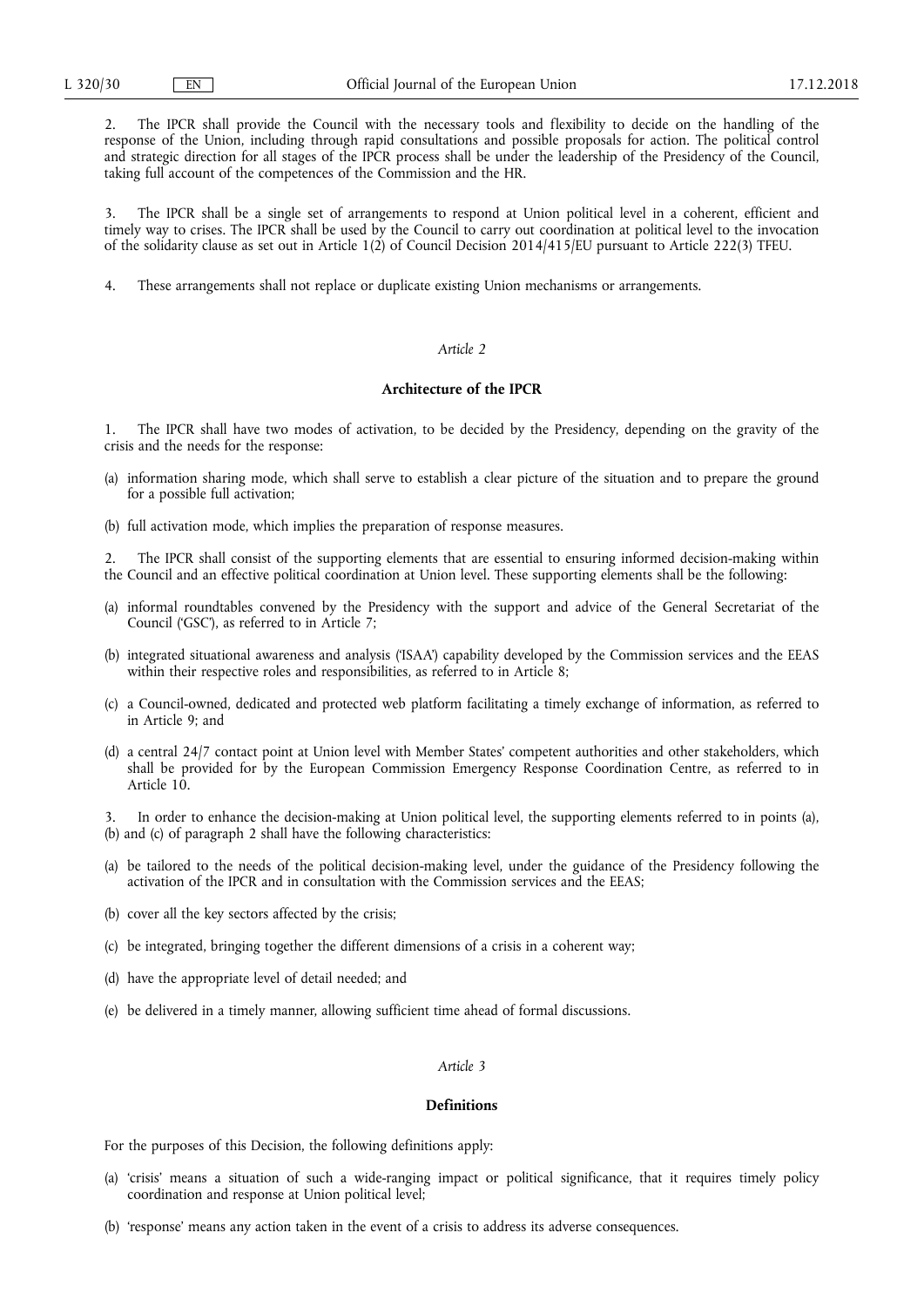#### *Article 4*

#### **Activation**

1. In the event of a crisis, the decision to activate the IPCR shall be taken by the Presidency. Any Member State may invite the Presidency to do so.

2. Where the solidarity clause has been invoked, the Presidency shall activate the IPCR immediately in full mode, in accordance with Article 5(1) of Decision 2014/415/EU, if not already in use.

3. Where the solidarity clause has not been invoked, before deciding to activate, the Presidency shall consult the affected Member States as appropriate, as well as the Commission and the HR.

The Presidency shall be advised and supported by the GSC. The Presidency may also seek expertise from the Commission services and the EEAS, within their respective roles and responsibilities, as well as relevant Union Agencies, Member States and relevant stakeholders or organisations.

The decision to activate the IPCR in information sharing mode may also be taken by agreement of the GSC, the Commission services and the EEAS, in consultation with the Presidency.

6. Depending on the evolution of the crisis and the political needs, the Presidency may decide at any point to escalate or de-escalate the operation from one mode of activation to the other. As long as the invocation of the solidarity clause remains active, the IPCR shall be kept in full mode.

The Presidency shall notify the Secretary-General of the Council of the decision to activate the IPCR. The GSC shall inform the Commission and the HR as well as the Cabinet of the President of the European Council without delay.

## *Article 5*

#### **Deactivation**

The decision to deactivate the IPCR will be taken by the Presidency, after having consulted the affected Member States, as appropriate, as well as after having consulted the Commission and the HR. The IPCR shall not be deactivated as long as the invocation of the solidarity clause remains active.

#### *Article 6*

#### **Coreper Level**

1. In order to ensure the consistency of the Union's policies and actions, Coreper shall be the default level at which oversight of the implementation of the IPCR arrangements is carried out. The Presidency shall inform Coreper about the main aspects of the crisis and about the intended procedure without delay.

2. The Presidency shall decide, in light of the characteristics of the crisis and the related political needs of the response, to take matters to be discussed in the appropriate Council preparatory bodies, in accordance with the Council's Rules of Procedure. As the case may be, the six-monthly Presidency shall coordinate with the HR's representatives chairing the relevant Council preparatory bodies, as well as with the Chairman of the Military Committee where appropriate, who have the responsibility to convene meetings of those bodies.

#### *Article 7*

#### **Roundtables**

1. The roundtables shall aim at identifying and exploring the crisis situation so that the political decision-making is properly informed.

2. The roundtables shall be convened at the initiative of the Presidency, with the support and advice of the GSC.

3. The Presidency shall decide on the composition of the roundtables. The Commission services and the EEAS shall be invited to attend and to provide input on their respective areas of competence. The Cabinet of the President of the European Council shall also be invited to attend. Affected Member States and other relevant stakeholders and experts on certain matters, including representatives from third countries and international organisations, and the Union Counter Terrorism Coordinator, shall be invited to attend as appropriate.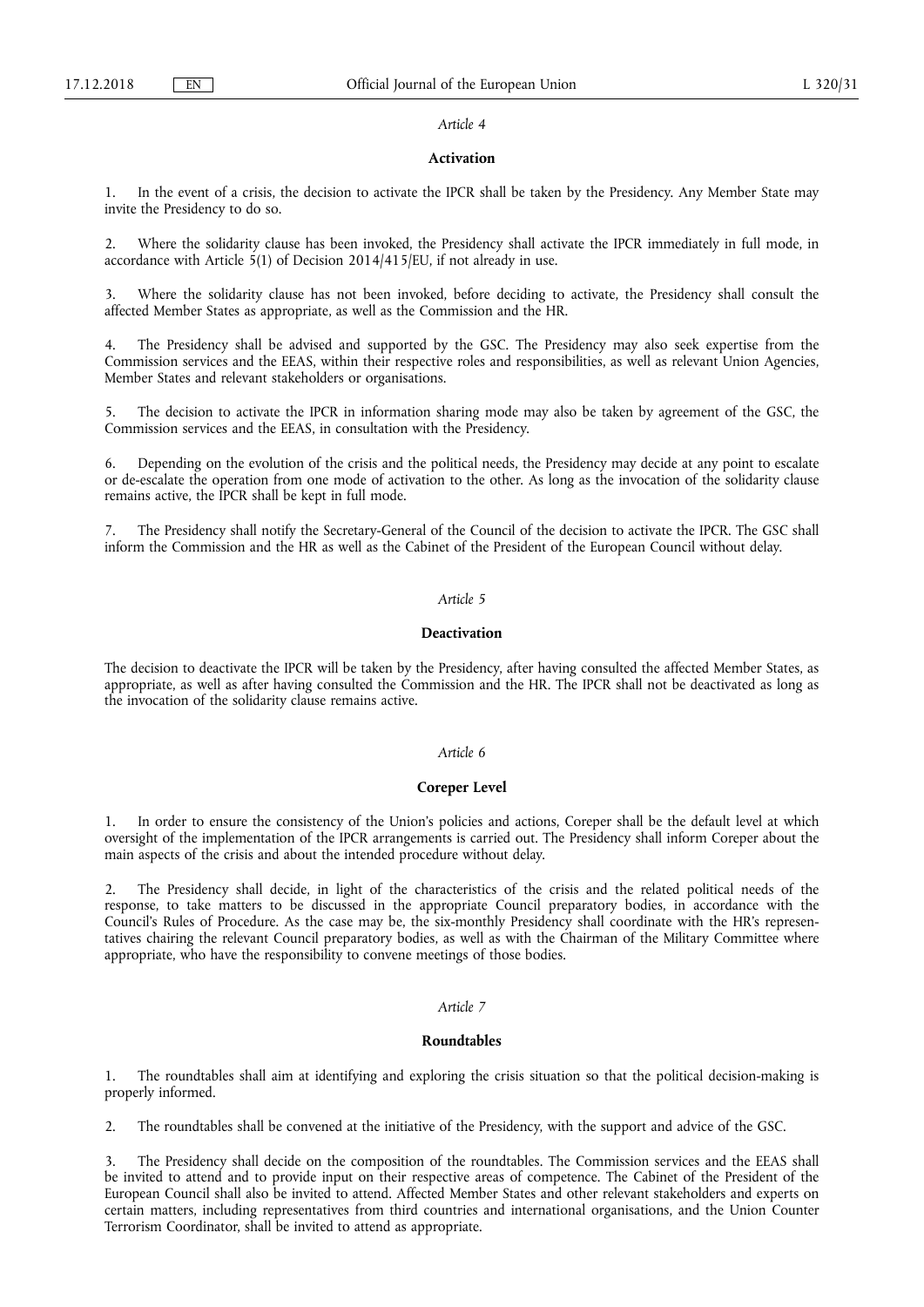4. In information sharing mode, where the Presidency convenes a roundtable, the roundtable shall serve mainly to monitor the situation, evaluate information requirements and assess whether a full activation is required. In case of full activation, the roundtable participants shall, under the Presidency's leadership, prepare, develop and update draft proposals for action, where needed, to be presented to the Council for discussion and decision as required.

#### *Article 8*

#### **Integrated Situational Awareness and Analysis**

1. ISAA support capability shall generate reports to contribute to informing discussion at the roundtables, in meetings of the Council and its preparatory bodies, and of the European Council.

2. ISAA reports shall be tailored to the needs of the Union political level as defined by the Presidency of the Council. To that end, the Presidency shall issue a political and strategic guidance after consulting the Commission services and the EEAS, and update it as needed.

- 3. The ISAA support capability shall allow to:
- (a) collect and share information regarding the current situation, analysis conducted by the Union and the Member States, decisions and measures taken or to be taken by relevant stakeholders, the need for political coordination at Union level expressed by relevant stakeholders;

(b) process the information referred to in point (a) and produce an integrated overview of the situation; and

(c) produce integrated analysis, including on the possible evolution and consequences of the situation.

To that end, Member States and relevant Union agencies and bodies shall endeavour to support this work and to contribute relevant information in a timely manner.

The ISAA shall constitute an information sharing instrument providing input to Member States, and supporting the Commission and HR in their activities.

5. The ISAA shall be developed by the Commission services and the EEAS within their respective roles and responsibilities and within their existing means and capabilities. The ISAA shall also be based on relevant information and analysis provided by the Member States (e.g. from relevant national crisis centres) particularly through the web platform, and by Union Agencies.

6. Upon activation of the IPCR and until its deactivation, this support shall be available on a permanent basis. It shall be provided to the Presidency and Council in a timely manner throughout the whole crisis, allowing for pro-active crisis management. Depending on the evolution of the crisis, the Presidency may decide to request to step up or step down ISAA support. Regular monitoring from the sectoral Union sources shall continue.

7. Depending on the nature of the crisis, third countries and international partners such as the Schengen associated countries, may be authorised by Coreper to have access to ISAA reports for a specific crisis.

#### *Article 9*

#### **Web Platform**

1. A dedicated web platform developed and managed by the GSC shall serve as a key tool for the IPCR as an electronic hub between relevant stakeholders.

2. Access to this platform shall be restricted to persons designated by relevant stakeholders, namely the General Secretariat of the Council (for the Council and European Council), Member States, the Commission, the EEAS (for the HR) and the relevant Union agencies.

3. In order to encourage exchanges on the web platform, particularly those of a sensitive nature, information shall not be disclosed to parties which are not relevant stakeholders set out in paragraph 2, unless explicitly authorised by Coreper. The GSC, in liaison with the Presidency, shall be involved in responding to requests for information received from such parties.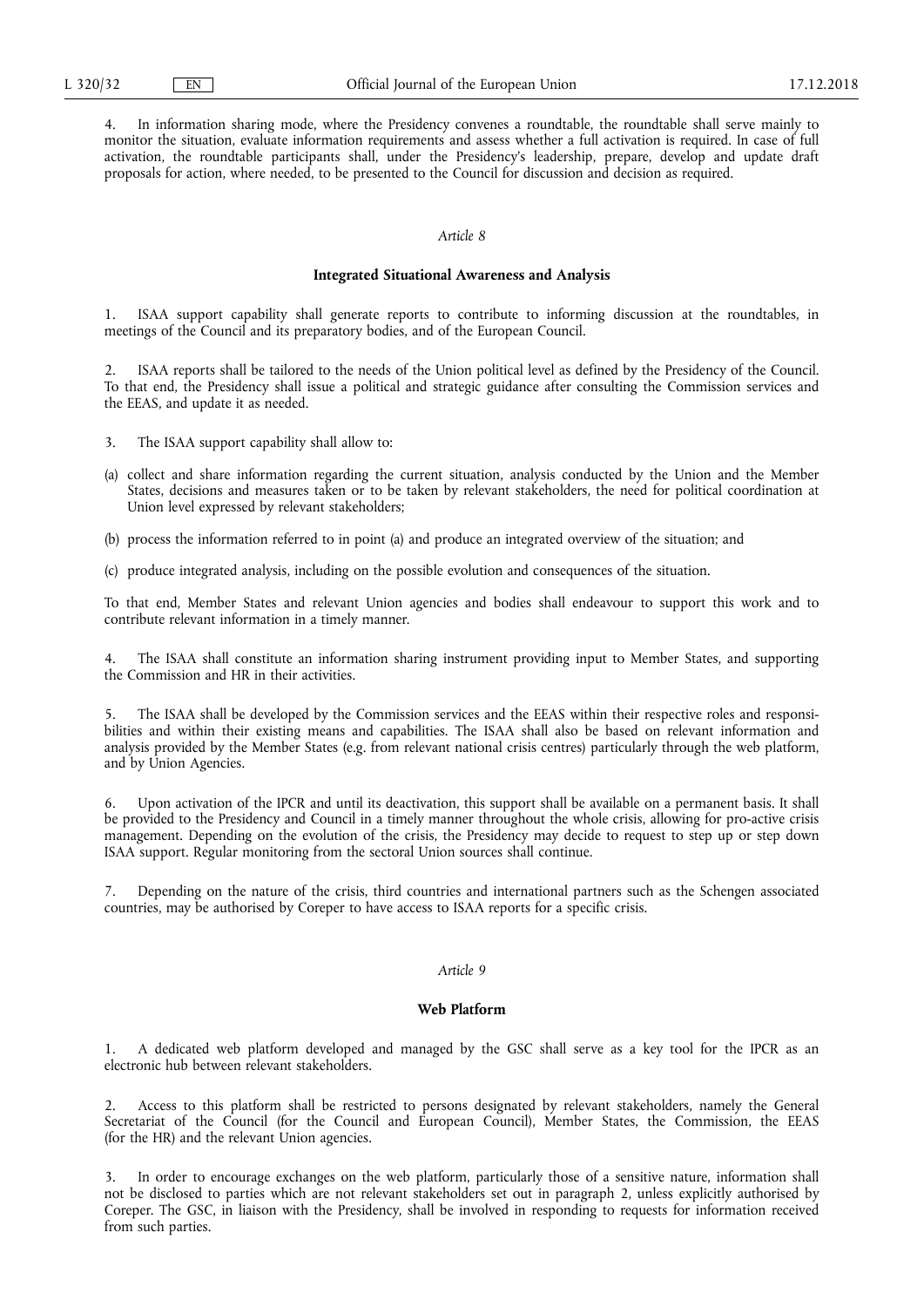4. In order to avoid duplication, the web platform shall not replace nor be replaced by any of the Union sectoral web tools. Information classified above RESTREINT UE/EU RESTRICTED shall be exchanged via the relevant accredited channels.

5. The web platform shall be available even without IPCR activation, notably for relevant background information, exercises, lessons learned and training as well as IPCR points of contact. A crisis page shall be generated for each IPCR activation.

6. In the event of a crisis without an IPCR activation, the GSC — in agreement with the Presidency — may create a 'monitoring page' possibly at the request of a concerned Member State, Commission services, or EEAS. This page shall facilitate the exchange of information and would act as a repository for readily available reports and situational information. The creation of a monitoring page shall not entail the production of ISAA reports.

7. The IPCR web platform shall also feature specific thematically-oriented forums or 'hubs' to be used in particular outside the times of crisis for networking, information exchange, and collaboration purposes in order to contribute to preparedness for crisis management.

8. The GSC shall consult the Presidency and Council delegations when planning structural changes to the Platform.

## *Article 10*

#### **Central 24/7 Contact Point**

Upon activation of the IPCR, the central 24/7 contact point shall be operational, without prejudice to the distribution of responsibilities within the Commission services and the EEAS and to existing information networks.

## *Article 11*

## **Standard Operating Procedures**

1. The Presidency, with the support of the GSC, shall further develop and update as needed already existing IPCR Standard Operating Procedures ('IPCR SOPs') in order to clearly identify the procedures, as well as the actions expected of each actor in the IPCR process. The Member States, the Commission services and the EEAS shall be invited to contribute. Each new version of the IPCR SOPs shall be submitted to Coreper for approval.

2. The European Commission and the EEAS, within their respective roles and responsibilities, shall develop ISAA Standard Operating Procedures in line with the IPCR SOPs that detail the functioning of the production of ISAA and the modalities to integrate information provided by Member States.

### *Article 12*

#### **Preparedness**

1. To further strengthen the capacity to respond quickly at Union political level to crises, preparedness measures and a communication strategy framework shall be developed. These measures will be informed by most relevant areas of concern for a potential IPCR activation, and shall be underpinned by an IPCR preparedness policy and associated programme which will seek to improve all components of the IPCR capability.

2. The preparedness policy shall be submitted to the Council for approval. The preparedness programme shall be presented to Coreper.

In order to enhance the knowledge and readiness of all relevant stakeholders, tailored training on procedures and tools used in a crisis requiring coordination at Union political level shall be organised.